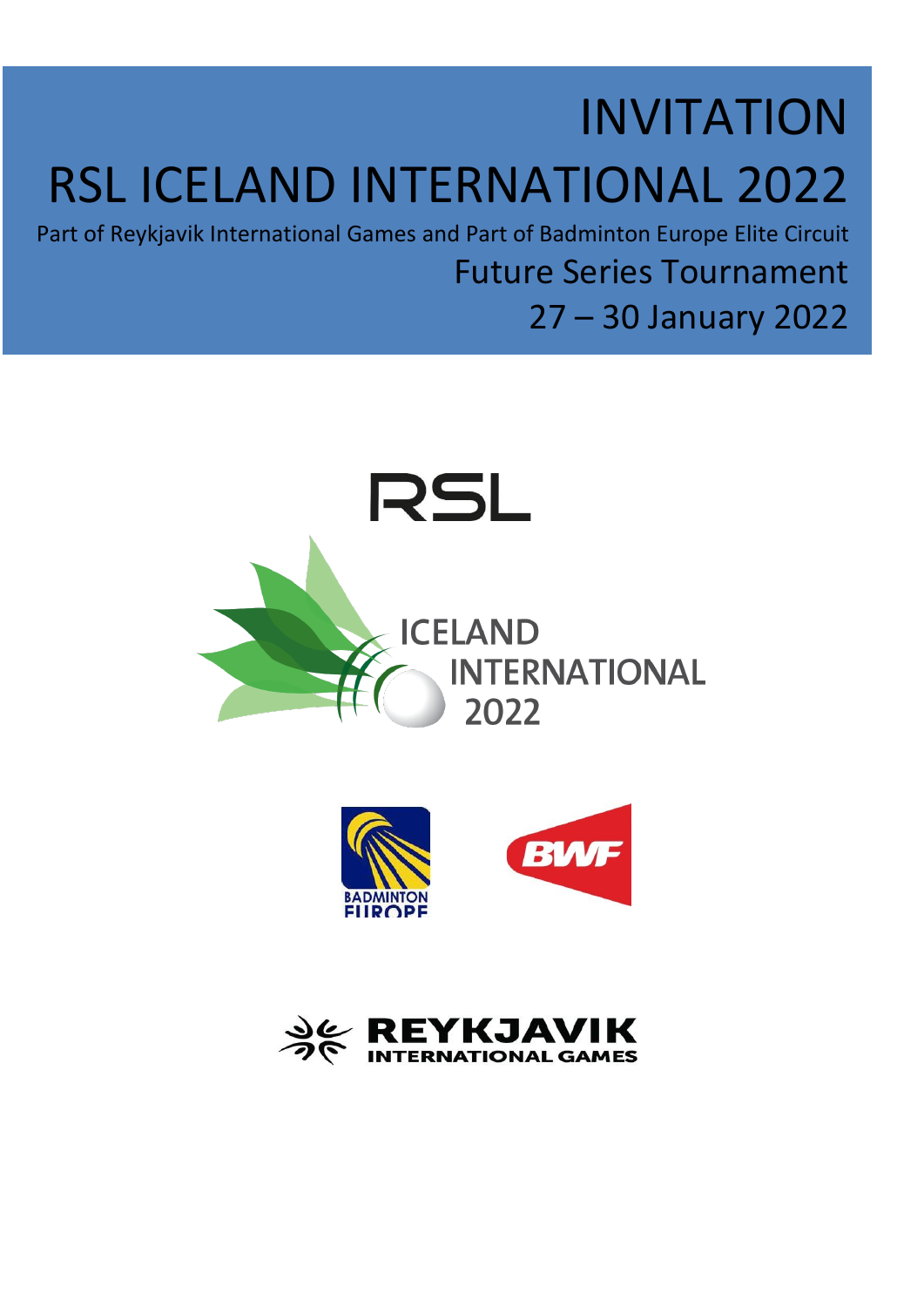| Organizer:<br><b>Contact person:</b> | <b>Badminton Iceland</b><br>Engjavegi 6, 104 Reykjavik<br>Tel. + 354 514 4045<br>E-mail: bsi@badminton.is<br>Web: www.badminton.is<br>Laufey Sigurdardottir<br>Engjavegi 6, 104 Reykjavík                                                                                                                                                                                                                                                                                                                                                                                                                                                                                                                                                                                                                                                                                                                                                                                                                                                                                                                                                                                          |
|--------------------------------------|------------------------------------------------------------------------------------------------------------------------------------------------------------------------------------------------------------------------------------------------------------------------------------------------------------------------------------------------------------------------------------------------------------------------------------------------------------------------------------------------------------------------------------------------------------------------------------------------------------------------------------------------------------------------------------------------------------------------------------------------------------------------------------------------------------------------------------------------------------------------------------------------------------------------------------------------------------------------------------------------------------------------------------------------------------------------------------------------------------------------------------------------------------------------------------|
|                                      | E-mail: laufey@badminton.is<br>bsi@badminton.is<br>Tel. + 354 867 6122                                                                                                                                                                                                                                                                                                                                                                                                                                                                                                                                                                                                                                                                                                                                                                                                                                                                                                                                                                                                                                                                                                             |
| <b>Referees:</b>                     | Referee:<br>Mr. Tomasz Rogowski (Poland)<br>E-mail: trogowski19@gmail.com<br>Deputy referee:<br>Mrs. Laufey Sigurdardottir (Iceland)<br>E-mail: laufeys63@gmail.com                                                                                                                                                                                                                                                                                                                                                                                                                                                                                                                                                                                                                                                                                                                                                                                                                                                                                                                                                                                                                |
| Venue:                               | Tennis- og badmintonfélag Reykjavíkur – Badminton Hall<br>Gnoðavogi 1, 104 Reykjavik<br>Tel. +354 581 2266                                                                                                                                                                                                                                                                                                                                                                                                                                                                                                                                                                                                                                                                                                                                                                                                                                                                                                                                                                                                                                                                         |
| Dates:                               | QUALIFYING ROUNDS: Thursday 27 <sup>th</sup> January 2022, starting time will<br>be at 09:00.<br>MAIN DRAW ROUND 1: Friday 28 <sup>th</sup> January 2022. Starts at 9:00.<br>MAIN DRAW ROUND 2 AND QUARTER FINALS: Saturday 29th January<br>2022. Starts at 09:00. Quarter finals will start at 16:00<br>SEMIFINALS AND FINALS: Sunday 30 <sup>th</sup> January 2022. Starts at 09.00.<br>Finals will start at 16:00<br>The final frame schedule shall be made at least 20 days before the<br>start of the tournament and shall be published on the tournament's<br>website. All times are provisional and are subject to change due to the<br>number of entries and to the referee's approval.<br>Entry deadline: 28 <sup>th</sup> December 2021.<br>World ranking date used for M&Q report: 28 <sup>th</sup> December 2021.<br>M&Q report release date: 31 <sup>st</sup> December 2021.<br>World ranking date used for seeding and draw: 4 <sup>th</sup> January 2022.<br>Last day of withdrawal without penalty: $10^{th}$ January 2022.<br>Draw Date: 11 <sup>th</sup> January 2022.<br>Date for Team Managers Meeting: At the hall 26 <sup>th</sup> January 2022 at<br>19:00. |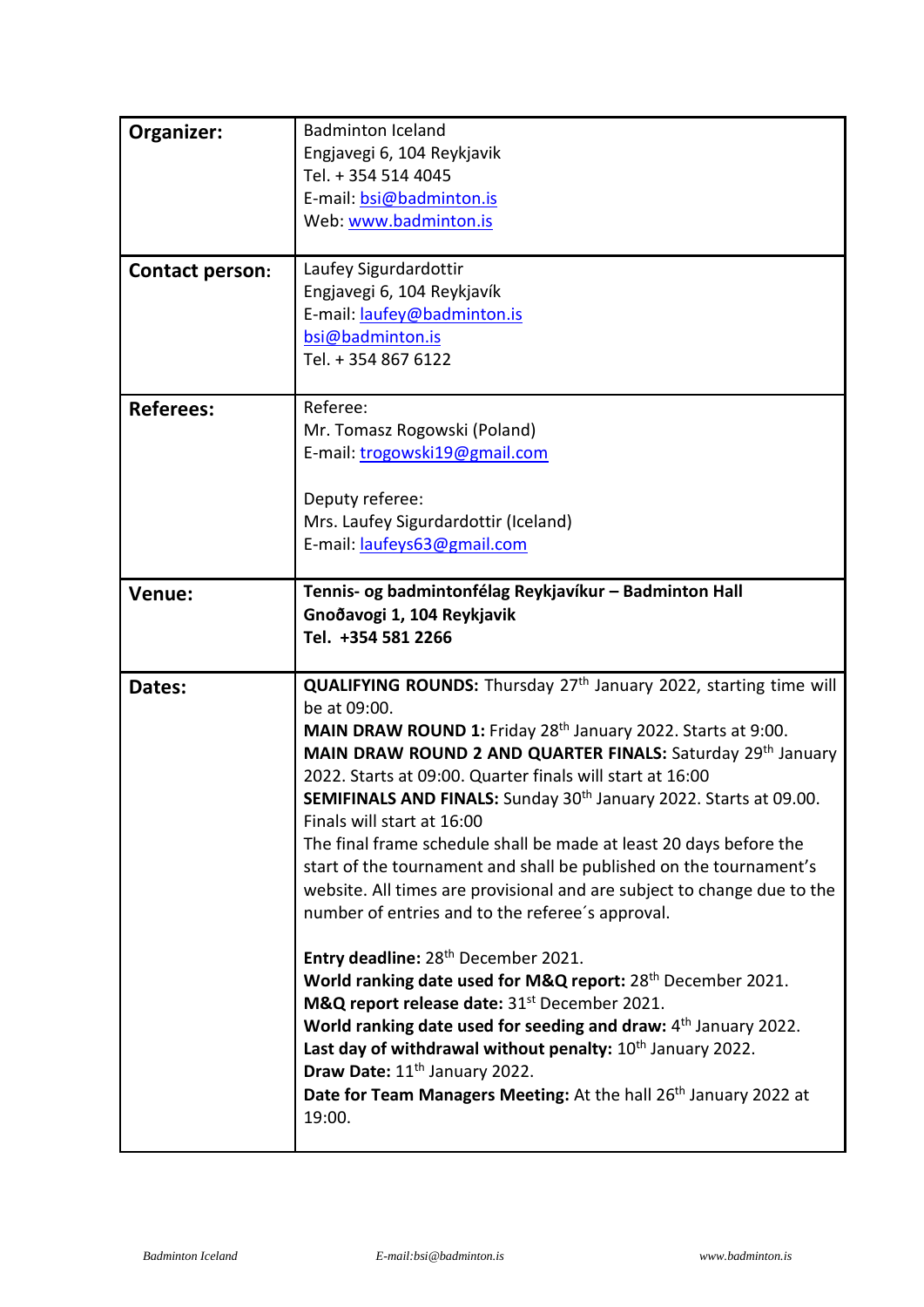| <b>Practice courts</b>                   | There will be 4 practise courts available on Wednesday 26 <sup>th</sup> .January<br>between 13:00 - 16:50. There will be 4 practise courts available on<br>Thursday $27th$ January between 18:30 – 19:20. The practise courts are<br>located at the main hall.<br>During the tournament there will be 4 warm up courts available at the<br>main hall. To request a practise court please fill in the form in the<br>following link before 17th of January 2022. The practice shedule will<br>be announced 20 <sup>th</sup> of January 2022.<br>https://forms.gle/AqSKgr5dhY9b89zC8                                                                                                                                                                                                                                                                                        |
|------------------------------------------|---------------------------------------------------------------------------------------------------------------------------------------------------------------------------------------------------------------------------------------------------------------------------------------------------------------------------------------------------------------------------------------------------------------------------------------------------------------------------------------------------------------------------------------------------------------------------------------------------------------------------------------------------------------------------------------------------------------------------------------------------------------------------------------------------------------------------------------------------------------------------|
| <b>Players arrival</b><br>and departure: | Transport will be provided from Keflavik airport to the tournament<br>hotels and between the hotels and the hall only for those staying at<br>the official tournament hotels, Hotel Cabin or Hotel Klettur.<br>Players shall not plan their departure less than 2 (two) hours after<br>their last match is planned to conclude. If a player is unable to<br>compete due to early departure, he/she will be penalised by removal<br>of Elite Circuit ranking points and shall not be awarded prizes or prize<br>money. BADMINTON EUROPE shall propose to BWF that the gained<br>BWF ranking points are also removed. (reg. 9.5)                                                                                                                                                                                                                                            |
| <b>Closing date of</b><br>entries:       | 28 <sup>th</sup> December 2021 at 23.59 BWF HQ time (GMT +08.00)                                                                                                                                                                                                                                                                                                                                                                                                                                                                                                                                                                                                                                                                                                                                                                                                          |
| <b>Shuttles:</b>                         | <b>RSL Classic Tourney</b>                                                                                                                                                                                                                                                                                                                                                                                                                                                                                                                                                                                                                                                                                                                                                                                                                                                |
| <b>Courts:</b>                           | 4 Yonex courts - mats.                                                                                                                                                                                                                                                                                                                                                                                                                                                                                                                                                                                                                                                                                                                                                                                                                                                    |
| <b>Entries:</b>                          | All entries must be made by using the BWF Online Entry System.<br>Entries must be submitted no later than Tuesday 28 <sup>th</sup> December 2021<br>at 23.59 BWF HQ time (GMT +08.00).<br>Players can't be entered unless they already have a BWF ID-number.<br>In case you wish to enter players, who do not have a BWF ID-number,<br>please use Tournament Software to register new players for BWF ID-<br>number before the closing date of the tournament.<br>For online entries please use this link:<br>https://bwf.tournamentsoftware.com/tournament/A9617050-D824-<br>4A04-A566-EA1335589530<br>No late entries will be accepted.<br>Compliance with GCR 7.9: "In making or authorising entries, the<br>Member concerned is reconfirming its acceptance, and acceptance by<br>the Players being entered, of the BWF's regulations and Disciplinary<br>processes." |
| <b>Entry fees:</b>                       | Singles 50 EURO per player and Doubles 40 EURO per player for each<br>event. The entry fee must be paid at the same time as the entries are<br>submitted.<br>The Member that enters a player into a BEC Elite Circuit tournament is<br>responsible for paying the entry fees for that player. The entry fees                                                                                                                                                                                                                                                                                                                                                                                                                                                                                                                                                              |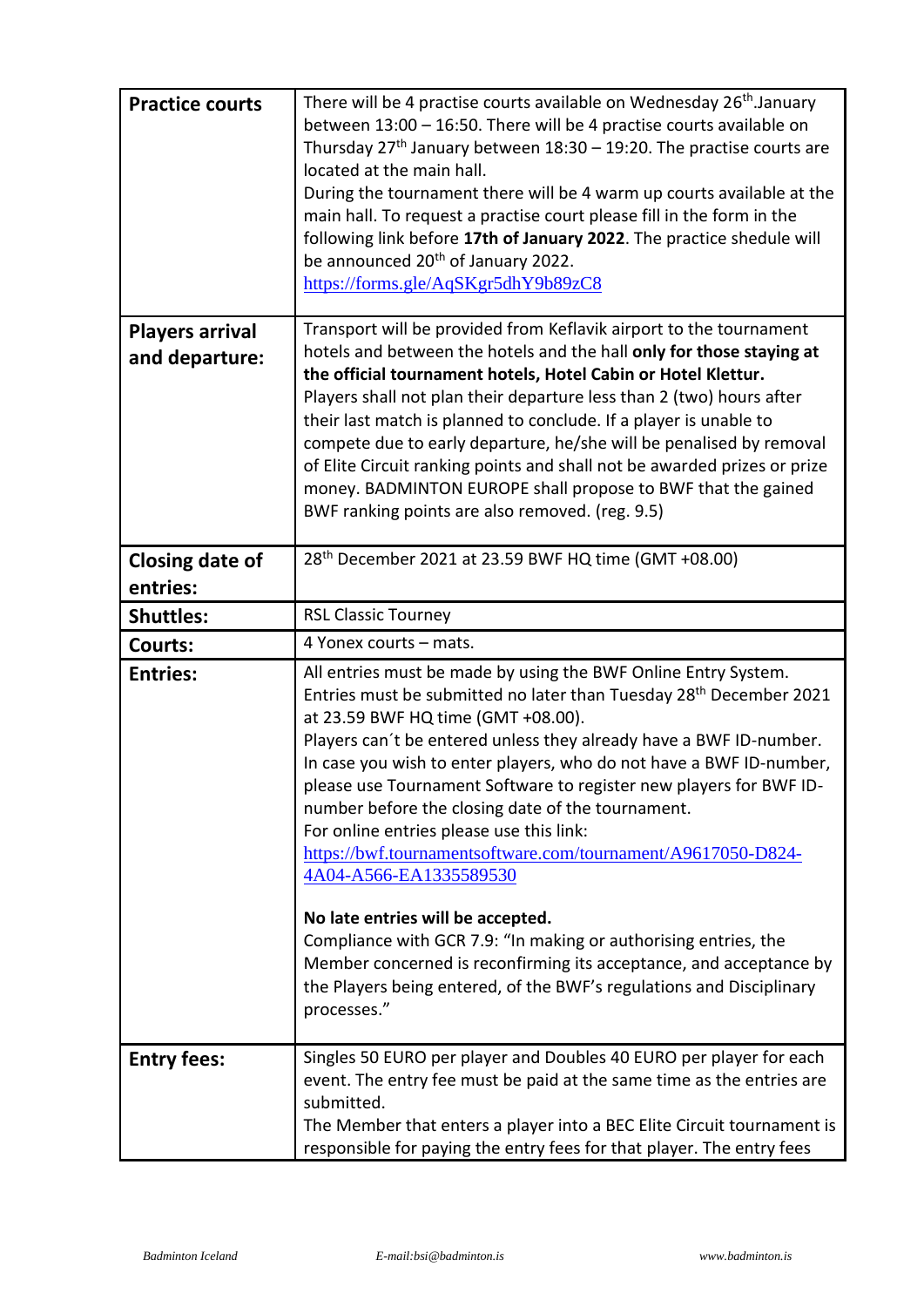|                                          | become due if a player is entered and has not been withdrawn when<br>the entry deadline passes. (BE reg. 17.1)<br>The entry fees will not be refunded in the case of a withdrawal. For all<br>the withdrawn players the organisers can invoice the entry fee to the<br>relevant Member.                                                                                                                                                                                                                                                                                                                                                                                                                                                                      |
|------------------------------------------|--------------------------------------------------------------------------------------------------------------------------------------------------------------------------------------------------------------------------------------------------------------------------------------------------------------------------------------------------------------------------------------------------------------------------------------------------------------------------------------------------------------------------------------------------------------------------------------------------------------------------------------------------------------------------------------------------------------------------------------------------------------|
| <b>Bank</b><br>Information:<br>(payment) | IBAN number IS 700513260046444301694919<br>Swift code: GLITISRE<br><b>Bank Address:</b><br>Islandsbanki, Sudurlandsbraut 14, 108 Reykjavík, Iceland                                                                                                                                                                                                                                                                                                                                                                                                                                                                                                                                                                                                          |
| <b>Conditions:</b>                       | The tournament will be conducted under the BWF General Competition<br>Regulations and in accordance with the BEC Elite Circuit Regulations.                                                                                                                                                                                                                                                                                                                                                                                                                                                                                                                                                                                                                  |
| <b>Prize Money:</b>                      | There is no prize money for this tournament.                                                                                                                                                                                                                                                                                                                                                                                                                                                                                                                                                                                                                                                                                                                 |
| <b>Events:</b>                           | $MS/WS - 32$ , MD/WD $- 32$ , XD $- 32$                                                                                                                                                                                                                                                                                                                                                                                                                                                                                                                                                                                                                                                                                                                      |
| <b>Clothing and</b><br>advertising:      | Colour, design, lettering and advertising on clothing shall be regulated<br>by BWF General Competition Regulations § 20 to 24 and BEC Elite<br>Circuit Reg. Any breach of these regulations will be forwarded to BWF.<br>It is mandatory that partners in doubles wear the same colour of the<br>T-shirt and shorts/skirts at all times during play in both the<br>qualification and the main draw. Failing to do so shall result in an<br>administrative fine of 100,00 EUR.                                                                                                                                                                                                                                                                                |
| Insurance:                               | To be arranged by individual participants.<br>Member and/or Organiser may be liable for claims originating from the<br>damages incurred by the participants and/or any other persons, arising<br>from or in connection to the particular BEC Elite Circuit tournament,<br>according to local Law. BADMINTON EUROPE is not liable for any such<br>claims, actions, damages, costs or expenses of any nature whatsoever,<br>including but not limited to injury or loss to person or property, arising<br>out of or in any way related, directly or indirectly, to the particular BEC<br>Elite Circuit tournament. It is recommended that Members and/or<br>Organisers purchase a proper Insurance Policy that would cover their<br>potential legal liability. |
| <b>Force majeure</b>                     | The organising Member can cancel a tournament in case of force<br>majeure. Such cancellation must be announced at least 15 days before<br>the start of the tournament. If a cancellation is announced less than 15<br>days before the start of the tournament, then the Member organising<br>the tournament is liable for any expenses incurred by third persons<br>(players, coaches, umpires, team managers etc.). BADMINTON EUROPE<br>is not liable for any costs incurred by third persons because of a<br>cancellation of a tournament.                                                                                                                                                                                                                 |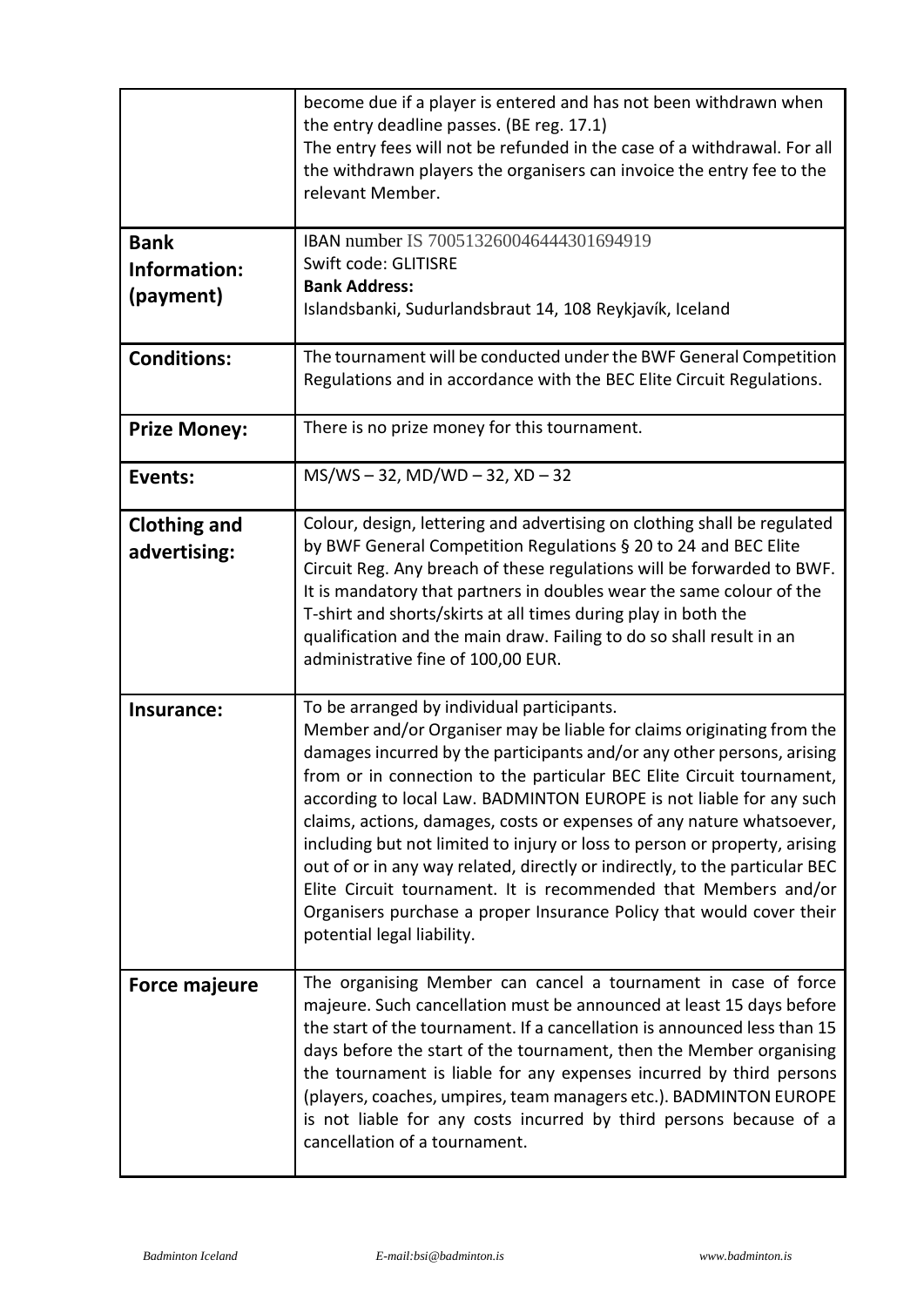| Draw:                                     | The draw will be done in accordance with BWF Regulations by<br>Badminton Europe.<br>In accordance with regulation § 9.2 and § 9.3 in BWF Statutes, Section<br>5.3.3.1: World Ranking System, an event must contain at least 8<br>(eight) competitors in the first published version of the main draw. If<br>the required number of competitors is not met in the first published<br>version of the main draw, this particular event shall not count towards<br>any ranking, i.e. BEC Elite Circuit Ranking and BWF World Ranking.<br>In accordance with regulation § 9.4 in BWF Statutes, Section 5.3.3.1:<br>World Ranking System, the first published version of the main draw of<br>an event must contain at least 1 (one) entry from a Member other<br>than the hosting Member. If an event does not contain at least 1 (one)<br>entry from a Member other than the hosting Member, this particular<br>event shall not count towards any ranking.<br>Badminton Europe is not liable for any costs incurred by third persons<br>(players, coaches, umpires, team managers etc.) because of an event<br>not having enough competitors to count for the rankings. |
|-------------------------------------------|--------------------------------------------------------------------------------------------------------------------------------------------------------------------------------------------------------------------------------------------------------------------------------------------------------------------------------------------------------------------------------------------------------------------------------------------------------------------------------------------------------------------------------------------------------------------------------------------------------------------------------------------------------------------------------------------------------------------------------------------------------------------------------------------------------------------------------------------------------------------------------------------------------------------------------------------------------------------------------------------------------------------------------------------------------------------------------------------------------------------------------------------------------------------|
| Visa:                                     | After entering players in the tournament, it is the Member's<br>responsibility to secure visas for their players - if this is needed. Make<br>sure that visa applications are made early enough. The Tournament<br>Organizers will have to do everything possible to enable the entered<br>players to get visas. Please send an email to <b>bsi@badminton.is</b> if you<br>need assistance.                                                                                                                                                                                                                                                                                                                                                                                                                                                                                                                                                                                                                                                                                                                                                                        |
| <b>Withdrawals:</b>                       | Any withdrawal after Monday immediately preceding the draw, for any<br>reason whatsoever, renders the Member concerned liable to an<br>amount of USD 150 for the inconvenience caused by the withdrawal (as<br>defined in BWF General Competition Regulations).<br>Any player not showing up at the tournament, without having<br>withdrawn from the tournament in advance, renders the Member<br>concerned liable to an additional amount of USD 500 for the<br>inconvenience caused by the "no show" (as defined in BWF General<br>Competition Regulations).                                                                                                                                                                                                                                                                                                                                                                                                                                                                                                                                                                                                     |
| <b>Point of arrival</b><br>and transport: | Keflavík airport, Iceland.<br>Transport is by "Flybus" from Keflavik airport to the tournament<br>hotel. Transport from the airport is only provided for players staying<br>at the tournament's official hotel and only for those who have<br>completed the online travel details to the organizer at the latest a<br>week before the tournament. Please complete the transport request<br>form before 17th of January 2022:<br>https://forms.gle/ArSY6RwXuizeXkPaA                                                                                                                                                                                                                                                                                                                                                                                                                                                                                                                                                                                                                                                                                                |
| <b>Transport hotel -</b><br>hall:         | Transport will be provided between the official tournament hotels<br>and the hall on regular basis during the tournament.                                                                                                                                                                                                                                                                                                                                                                                                                                                                                                                                                                                                                                                                                                                                                                                                                                                                                                                                                                                                                                          |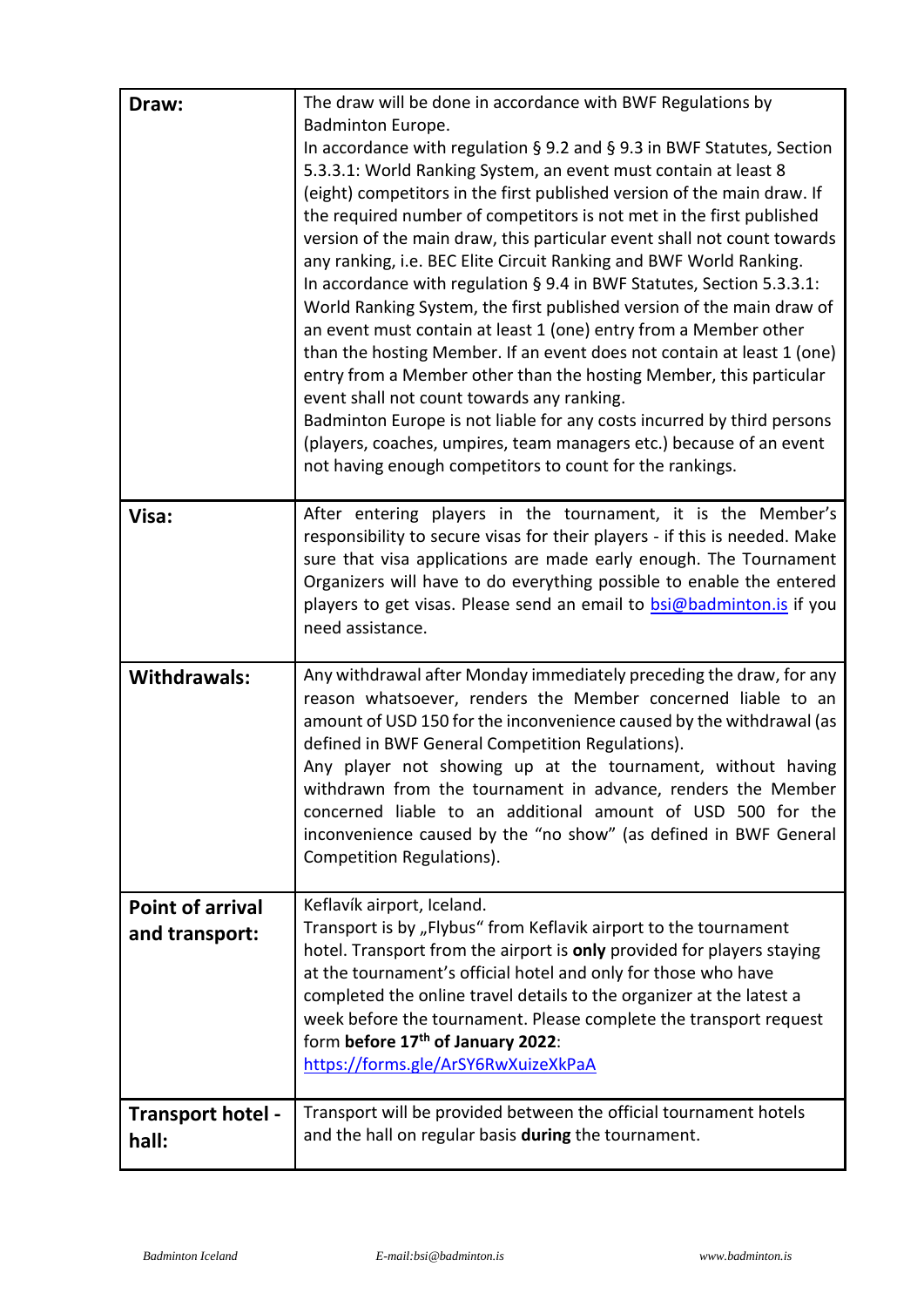| <b>Badminton</b><br>Integrity | Section 2.4 of the BWF Statutes (Code of Conduct in Relation to<br>Betting, Wagering and Irregular Match Results) relates to anti-<br>corruption and anti-match manipulation, and this code applies to all<br>participants at this tournament.<br>To protect the integrity of BWF sanctioned tournaments, participants<br>are not allowed to bet in any way on badminton matches, respect the<br>principle of fair play, and shall not attempt to influence the course or<br>result of a game or match.<br>Every person has an obligation to report to the BWF any approaches<br>by anyone to gather inside information or to change the outcome of a<br>matches.<br>For more information, please refer to BWF's website:<br>https://corporate.bwfbadminton.com/integrity/anti-match-fixing-<br>overview/ |
|-------------------------------|-----------------------------------------------------------------------------------------------------------------------------------------------------------------------------------------------------------------------------------------------------------------------------------------------------------------------------------------------------------------------------------------------------------------------------------------------------------------------------------------------------------------------------------------------------------------------------------------------------------------------------------------------------------------------------------------------------------------------------------------------------------------------------------------------------------|
| Doping control                | According to Icelandic Law, Drug Testing may be carried out on a<br>random basis at any time.<br>Doping control in badminton, in accordance with BWF Anti-Doping<br>Regulations, is conducted out-of-competition and in-competition with<br>the collection of urine and/or blood samples.<br>Athletes are responsible for any substance found in their body. Before<br>an athlete takes any medication, they should check with their doctor,<br>and if necessary, get a Therapeutic Use Exemption (TUE).<br>For more information about anti-doping, please visit the BWF<br>website: https://corporate.bwfbadminton.com/integrity/anti-doping-<br>overview/                                                                                                                                               |
| Covid-19                      | Please note that the tournament takes place during the Covid-19<br>period.<br>Badminton Iceland is not liable for any costs incurred by third persons<br>because of a cancellation of a tournament.<br>Should the event be cancelled with short notice by the Iceland<br>authorities, due to the Covid-19 situation, beyond the control of<br>Badminton Iceland, Badminton Iceland will not be liable for any cost<br>related to travelling or accommodation made by players / officals for<br>this event.<br>It is strongly recommended that all participants book flight tickets and<br>hotel rooms with a cancellation insurance.                                                                                                                                                                      |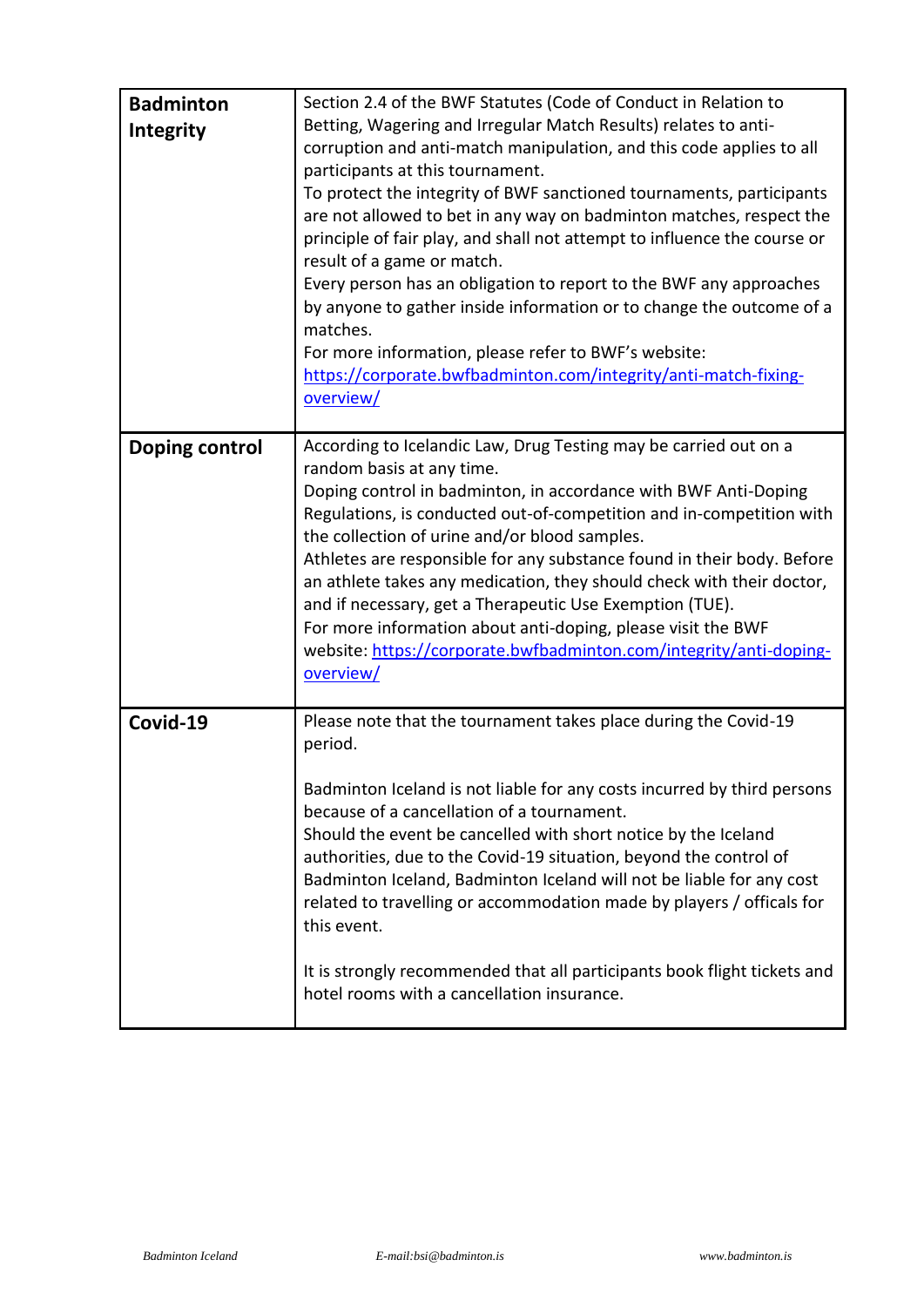| Accommodation must be booked with the hotels directly.<br><b>Accommodation:</b><br>Accommodation must be booked before 5 <sup>th</sup> of January 2022. Booking<br>must be done directly to the hotels (see below). Payment is done (in<br>any form) when arriving at the hotel.<br>Due to high demands for rooms in Reykjavik, please make your<br>reservation as soon as possible. We have limited number of rooms<br>available so please book in good time. If the hotel is fully booked<br>before January 5 <sup>th</sup> we will try to help with other accommodation.<br>Without a guarantee.<br>Hotel Cabin ** - limited number of rooms<br>Address: Borgartún 32, 105 Reykjavik,<br>Tel: (+354) 511 6030<br>For booking - go to www.hotelcabin.is<br><b>Hotel Cabin</b><br>The booking engine is on the middle of the page, choose your arrival<br>date, number of nights, number of adults and insert the promo code<br>in the correct field.<br>For 3 nights and more: badmintonice<br>Price per night incl. breakfast:<br>3 night and more:<br>Standard single room: 10.981 ISK (approx. 73 EUR)<br>Standard twin room: 13.248 ISK (approx. 88 EUR)<br>Superior single room: 12.923 ISK (approx. 86 EUR)<br>Superior double room: 15.639 ISK (approx 104 EUR)<br>See more information:<br>https://hotelcabin.is/en/rooms/standard-twin-room/<br>https://hotelcabin.is/en/rooms/superior-room/<br>The rooms are small but equipped with all principal comforts. The<br>rooms are approximately 10m2. Please note that some Standard |
|-----------------------------------------------------------------------------------------------------------------------------------------------------------------------------------------------------------------------------------------------------------------------------------------------------------------------------------------------------------------------------------------------------------------------------------------------------------------------------------------------------------------------------------------------------------------------------------------------------------------------------------------------------------------------------------------------------------------------------------------------------------------------------------------------------------------------------------------------------------------------------------------------------------------------------------------------------------------------------------------------------------------------------------------------------------------------------------------------------------------------------------------------------------------------------------------------------------------------------------------------------------------------------------------------------------------------------------------------------------------------------------------------------------------------------------------------------------------------------------------------------------------------------------------------|
|                                                                                                                                                                                                                                                                                                                                                                                                                                                                                                                                                                                                                                                                                                                                                                                                                                                                                                                                                                                                                                                                                                                                                                                                                                                                                                                                                                                                                                                                                                                                               |
|                                                                                                                                                                                                                                                                                                                                                                                                                                                                                                                                                                                                                                                                                                                                                                                                                                                                                                                                                                                                                                                                                                                                                                                                                                                                                                                                                                                                                                                                                                                                               |
|                                                                                                                                                                                                                                                                                                                                                                                                                                                                                                                                                                                                                                                                                                                                                                                                                                                                                                                                                                                                                                                                                                                                                                                                                                                                                                                                                                                                                                                                                                                                               |
|                                                                                                                                                                                                                                                                                                                                                                                                                                                                                                                                                                                                                                                                                                                                                                                                                                                                                                                                                                                                                                                                                                                                                                                                                                                                                                                                                                                                                                                                                                                                               |
|                                                                                                                                                                                                                                                                                                                                                                                                                                                                                                                                                                                                                                                                                                                                                                                                                                                                                                                                                                                                                                                                                                                                                                                                                                                                                                                                                                                                                                                                                                                                               |
|                                                                                                                                                                                                                                                                                                                                                                                                                                                                                                                                                                                                                                                                                                                                                                                                                                                                                                                                                                                                                                                                                                                                                                                                                                                                                                                                                                                                                                                                                                                                               |
|                                                                                                                                                                                                                                                                                                                                                                                                                                                                                                                                                                                                                                                                                                                                                                                                                                                                                                                                                                                                                                                                                                                                                                                                                                                                                                                                                                                                                                                                                                                                               |
|                                                                                                                                                                                                                                                                                                                                                                                                                                                                                                                                                                                                                                                                                                                                                                                                                                                                                                                                                                                                                                                                                                                                                                                                                                                                                                                                                                                                                                                                                                                                               |
|                                                                                                                                                                                                                                                                                                                                                                                                                                                                                                                                                                                                                                                                                                                                                                                                                                                                                                                                                                                                                                                                                                                                                                                                                                                                                                                                                                                                                                                                                                                                               |
|                                                                                                                                                                                                                                                                                                                                                                                                                                                                                                                                                                                                                                                                                                                                                                                                                                                                                                                                                                                                                                                                                                                                                                                                                                                                                                                                                                                                                                                                                                                                               |
|                                                                                                                                                                                                                                                                                                                                                                                                                                                                                                                                                                                                                                                                                                                                                                                                                                                                                                                                                                                                                                                                                                                                                                                                                                                                                                                                                                                                                                                                                                                                               |
|                                                                                                                                                                                                                                                                                                                                                                                                                                                                                                                                                                                                                                                                                                                                                                                                                                                                                                                                                                                                                                                                                                                                                                                                                                                                                                                                                                                                                                                                                                                                               |
|                                                                                                                                                                                                                                                                                                                                                                                                                                                                                                                                                                                                                                                                                                                                                                                                                                                                                                                                                                                                                                                                                                                                                                                                                                                                                                                                                                                                                                                                                                                                               |
|                                                                                                                                                                                                                                                                                                                                                                                                                                                                                                                                                                                                                                                                                                                                                                                                                                                                                                                                                                                                                                                                                                                                                                                                                                                                                                                                                                                                                                                                                                                                               |
|                                                                                                                                                                                                                                                                                                                                                                                                                                                                                                                                                                                                                                                                                                                                                                                                                                                                                                                                                                                                                                                                                                                                                                                                                                                                                                                                                                                                                                                                                                                                               |
|                                                                                                                                                                                                                                                                                                                                                                                                                                                                                                                                                                                                                                                                                                                                                                                                                                                                                                                                                                                                                                                                                                                                                                                                                                                                                                                                                                                                                                                                                                                                               |
|                                                                                                                                                                                                                                                                                                                                                                                                                                                                                                                                                                                                                                                                                                                                                                                                                                                                                                                                                                                                                                                                                                                                                                                                                                                                                                                                                                                                                                                                                                                                               |
|                                                                                                                                                                                                                                                                                                                                                                                                                                                                                                                                                                                                                                                                                                                                                                                                                                                                                                                                                                                                                                                                                                                                                                                                                                                                                                                                                                                                                                                                                                                                               |
|                                                                                                                                                                                                                                                                                                                                                                                                                                                                                                                                                                                                                                                                                                                                                                                                                                                                                                                                                                                                                                                                                                                                                                                                                                                                                                                                                                                                                                                                                                                                               |
|                                                                                                                                                                                                                                                                                                                                                                                                                                                                                                                                                                                                                                                                                                                                                                                                                                                                                                                                                                                                                                                                                                                                                                                                                                                                                                                                                                                                                                                                                                                                               |
|                                                                                                                                                                                                                                                                                                                                                                                                                                                                                                                                                                                                                                                                                                                                                                                                                                                                                                                                                                                                                                                                                                                                                                                                                                                                                                                                                                                                                                                                                                                                               |
|                                                                                                                                                                                                                                                                                                                                                                                                                                                                                                                                                                                                                                                                                                                                                                                                                                                                                                                                                                                                                                                                                                                                                                                                                                                                                                                                                                                                                                                                                                                                               |
|                                                                                                                                                                                                                                                                                                                                                                                                                                                                                                                                                                                                                                                                                                                                                                                                                                                                                                                                                                                                                                                                                                                                                                                                                                                                                                                                                                                                                                                                                                                                               |
|                                                                                                                                                                                                                                                                                                                                                                                                                                                                                                                                                                                                                                                                                                                                                                                                                                                                                                                                                                                                                                                                                                                                                                                                                                                                                                                                                                                                                                                                                                                                               |
|                                                                                                                                                                                                                                                                                                                                                                                                                                                                                                                                                                                                                                                                                                                                                                                                                                                                                                                                                                                                                                                                                                                                                                                                                                                                                                                                                                                                                                                                                                                                               |
|                                                                                                                                                                                                                                                                                                                                                                                                                                                                                                                                                                                                                                                                                                                                                                                                                                                                                                                                                                                                                                                                                                                                                                                                                                                                                                                                                                                                                                                                                                                                               |
|                                                                                                                                                                                                                                                                                                                                                                                                                                                                                                                                                                                                                                                                                                                                                                                                                                                                                                                                                                                                                                                                                                                                                                                                                                                                                                                                                                                                                                                                                                                                               |
|                                                                                                                                                                                                                                                                                                                                                                                                                                                                                                                                                                                                                                                                                                                                                                                                                                                                                                                                                                                                                                                                                                                                                                                                                                                                                                                                                                                                                                                                                                                                               |
|                                                                                                                                                                                                                                                                                                                                                                                                                                                                                                                                                                                                                                                                                                                                                                                                                                                                                                                                                                                                                                                                                                                                                                                                                                                                                                                                                                                                                                                                                                                                               |
|                                                                                                                                                                                                                                                                                                                                                                                                                                                                                                                                                                                                                                                                                                                                                                                                                                                                                                                                                                                                                                                                                                                                                                                                                                                                                                                                                                                                                                                                                                                                               |
|                                                                                                                                                                                                                                                                                                                                                                                                                                                                                                                                                                                                                                                                                                                                                                                                                                                                                                                                                                                                                                                                                                                                                                                                                                                                                                                                                                                                                                                                                                                                               |
|                                                                                                                                                                                                                                                                                                                                                                                                                                                                                                                                                                                                                                                                                                                                                                                                                                                                                                                                                                                                                                                                                                                                                                                                                                                                                                                                                                                                                                                                                                                                               |
|                                                                                                                                                                                                                                                                                                                                                                                                                                                                                                                                                                                                                                                                                                                                                                                                                                                                                                                                                                                                                                                                                                                                                                                                                                                                                                                                                                                                                                                                                                                                               |
| rooms have windows facing the hallway.                                                                                                                                                                                                                                                                                                                                                                                                                                                                                                                                                                                                                                                                                                                                                                                                                                                                                                                                                                                                                                                                                                                                                                                                                                                                                                                                                                                                                                                                                                        |
| Amenities include: two single beds, 35-inch-flat-screen TV, telephone,                                                                                                                                                                                                                                                                                                                                                                                                                                                                                                                                                                                                                                                                                                                                                                                                                                                                                                                                                                                                                                                                                                                                                                                                                                                                                                                                                                                                                                                                        |
| cloths hanger, chair, free WiFi, private bathroom with a shower and                                                                                                                                                                                                                                                                                                                                                                                                                                                                                                                                                                                                                                                                                                                                                                                                                                                                                                                                                                                                                                                                                                                                                                                                                                                                                                                                                                                                                                                                           |
|                                                                                                                                                                                                                                                                                                                                                                                                                                                                                                                                                                                                                                                                                                                                                                                                                                                                                                                                                                                                                                                                                                                                                                                                                                                                                                                                                                                                                                                                                                                                               |
| towels. Breakfast is included. The Superior rooms are larger and                                                                                                                                                                                                                                                                                                                                                                                                                                                                                                                                                                                                                                                                                                                                                                                                                                                                                                                                                                                                                                                                                                                                                                                                                                                                                                                                                                                                                                                                              |
| better equipped with a desk, chairs and fridge.                                                                                                                                                                                                                                                                                                                                                                                                                                                                                                                                                                                                                                                                                                                                                                                                                                                                                                                                                                                                                                                                                                                                                                                                                                                                                                                                                                                                                                                                                               |
|                                                                                                                                                                                                                                                                                                                                                                                                                                                                                                                                                                                                                                                                                                                                                                                                                                                                                                                                                                                                                                                                                                                                                                                                                                                                                                                                                                                                                                                                                                                                               |
| Hotel Klettur *** - limited number of rooms<br>HÓTE                                                                                                                                                                                                                                                                                                                                                                                                                                                                                                                                                                                                                                                                                                                                                                                                                                                                                                                                                                                                                                                                                                                                                                                                                                                                                                                                                                                                                                                                                           |
| Address: Mjölnisholt 12-14, 105 Reykjavik                                                                                                                                                                                                                                                                                                                                                                                                                                                                                                                                                                                                                                                                                                                                                                                                                                                                                                                                                                                                                                                                                                                                                                                                                                                                                                                                                                                                                                                                                                     |
| For booking - go to www.hotelklettur.is                                                                                                                                                                                                                                                                                                                                                                                                                                                                                                                                                                                                                                                                                                                                                                                                                                                                                                                                                                                                                                                                                                                                                                                                                                                                                                                                                                                                                                                                                                       |
| The booking engine is on the middle of the page. Choose your arrival                                                                                                                                                                                                                                                                                                                                                                                                                                                                                                                                                                                                                                                                                                                                                                                                                                                                                                                                                                                                                                                                                                                                                                                                                                                                                                                                                                                                                                                                          |
| date, number of nights, number of adults and insert the promo code                                                                                                                                                                                                                                                                                                                                                                                                                                                                                                                                                                                                                                                                                                                                                                                                                                                                                                                                                                                                                                                                                                                                                                                                                                                                                                                                                                                                                                                                            |
| in the correct field.                                                                                                                                                                                                                                                                                                                                                                                                                                                                                                                                                                                                                                                                                                                                                                                                                                                                                                                                                                                                                                                                                                                                                                                                                                                                                                                                                                                                                                                                                                                         |
|                                                                                                                                                                                                                                                                                                                                                                                                                                                                                                                                                                                                                                                                                                                                                                                                                                                                                                                                                                                                                                                                                                                                                                                                                                                                                                                                                                                                                                                                                                                                               |
| For 3 nights and more: badmintonice                                                                                                                                                                                                                                                                                                                                                                                                                                                                                                                                                                                                                                                                                                                                                                                                                                                                                                                                                                                                                                                                                                                                                                                                                                                                                                                                                                                                                                                                                                           |